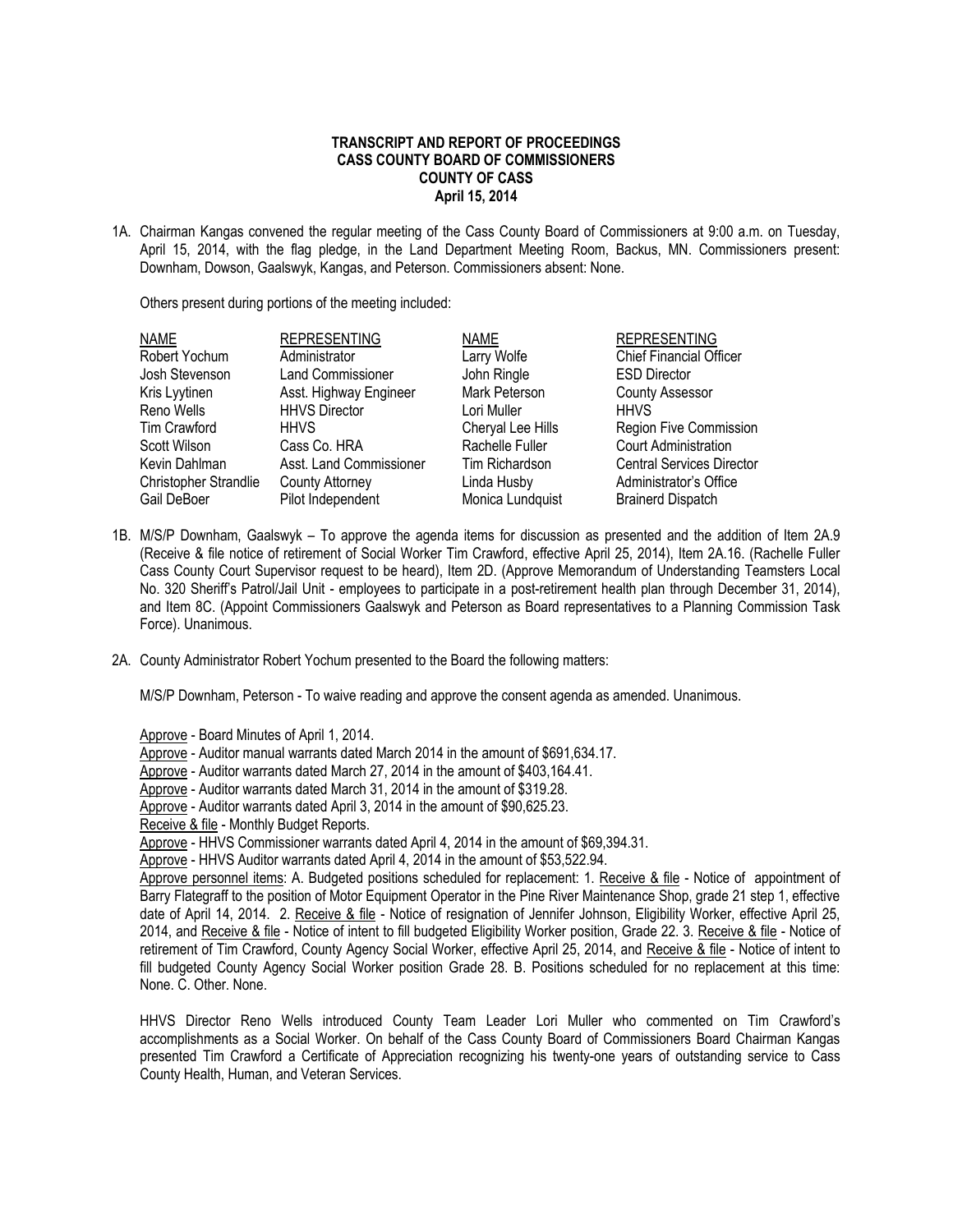Approve licenses – Set-Up - All Pine Inn Resort - Richard Anderson, Beulah; Salty Dog Saloon & Eatery - Thomas Sewall, Powers. On & Off Sale 3.2 Beer - Cherney's Resort - Ignace Cherney, Unorganized.

Receive & file - Auditor -Treasurer's Interest Income Report for March 2014.

Approve Assessor's Office Abatements 2014 tax year Thomas Breitkreutz, 36-022-4407 Rogers, clerical error, reinstate homestead and DAV (current \$1,178, proposed \$0 , tax change \$1,178); 2013 tax year E M Brothers, LLC 95-362-0440 Remer city, damage abatement fire 7/24/13, (current \$6,816, proposed \$2,793, tax change \$4,023); 2014 tax year Amy Nelson 41-498-0104 Sylvan, clerical error homestead abatement (current \$3,156, proposed \$2,500, tax change \$656); 2014 tax year Bobbi Jo Seely 03-103-3202 Becker, clerical error homestead abatement (current \$1,114, proposed \$928, tax change \$186); 2013 tax year Bobbi Jo Seely 03-103-3202 Becker, clerical error homestead abatement (current \$1,058, proposed \$886, tax change \$172); 2012 tax year Bobbi Jo Seely 03-103-3202 Becker, clerical error homestead abatement (current \$1,004, proposed \$842, tax change \$162); 2014 tax year Stephen Getty 40-352-0180 Smoky Hollow, clerical error unfinished house (current \$2,044, proposed \$1,660, tax change \$384).

Authorize - 1st quarter Longville Ambulance Subordinate Service District payment in the amount of \$102,750.00.

Receive & file - Probation Department amended Remote Electronic Alcohol Monitoring (REAM) Grant for additional funding of \$3,000.00 for a total of \$20,000.00 (FY2014 in the amount of \$11,500 and FY2015 in the amount of \$8,500) original grant was \$17,000.00.

Approve - HHVS purchase of service contract: MN Dept. of Health Follow Along Program (new program) from April 1, 2014 - June 30, 2015 with financial changes not to exceed \$3,814.00.

Approve - Purchase and installation of window blinds for areas in the historic Courthouse not to exceed \$8,872.00 (Source of funds capital budget).

Rachelle Fuller Cass County Court Supervisor thanked the Cass County Commissioners for recent remodeling of Court Administration office space.

Amend - HRA lease agreement termination notice from ninety (90) days to twenty four (24) months.

Award - Contract to Lawrence Valuation Service LLC for all three parcels (Ruprecht Bull Moose Township) not to exceed \$2,400 (received one bid for appraisal on the parcel).

Approve - Capital project payments: Ferrellgas (Acct#3613778) Highway Shops upgrade \$295.32 (furnace hook-up Longville); Mark Beard (Acct. #0006) in the amount of \$100.00 (Pine River Post Office remodel); Zuercher Technologies, LLC in the amount of \$147,062.50 (upgrade Sheriff's Office records/dispatch system).

Accept - Donations from Orhan Soykan in the amount of \$10.00; American Legion Post #202 Hackensack, in the amount of \$300.00 for Veterans transportation program.

Approve - Fee schedule increase of HHVS Child and Teen Checkup from \$264.00 to \$300.00 and Early Childhood Screening charge from \$388.00 to \$397.00 recommended by the HHVS Advisory Board on March 24, 2014. Receive & file - March 2014 EDC Activity Report.

2B. Administrator Robert Yochum summarized the Ad-Hoc Committee Transit and Ad-Hoc Committee Solid Waste meeting held on Tuesday, April 1, 2014. Items discussed were the proposed transit market study through the Region Five Development Commission, existing public transit systems in the area, and the current combined Cass County transportation programs.

M/S/P Gaalswyk, Peterson – To approve the Ad-Hoc Committee recommendation that any market study will include a focus on current Cass County transportation programs. Unanimous.

Mr. Yochum also reported discussion of the Ad Hoc Solid Waste Committee including draft agreements with five existing vendors, a request by Jim Kopachek for County assistance to remove "county tires" from his property, and an inquiry by the Leech Lake Band regarding a joint clean-up program.

M/S/P Gaalswyk, Peterson – To approve the recommendations of the Ad-Hoc Solid Waste Committee: 1.) to respond to Mr. Kopachek that Cass County declines the requested assistance in view of related court action and a 1998 claim settlement agreement, and 2.) to refer the Leech Lake Band inquiry regarding a joint clean-up program to the Liaison Committee (Downham, Dowson) and report back to this committee for coordination with other solid waste programs. Unanimous.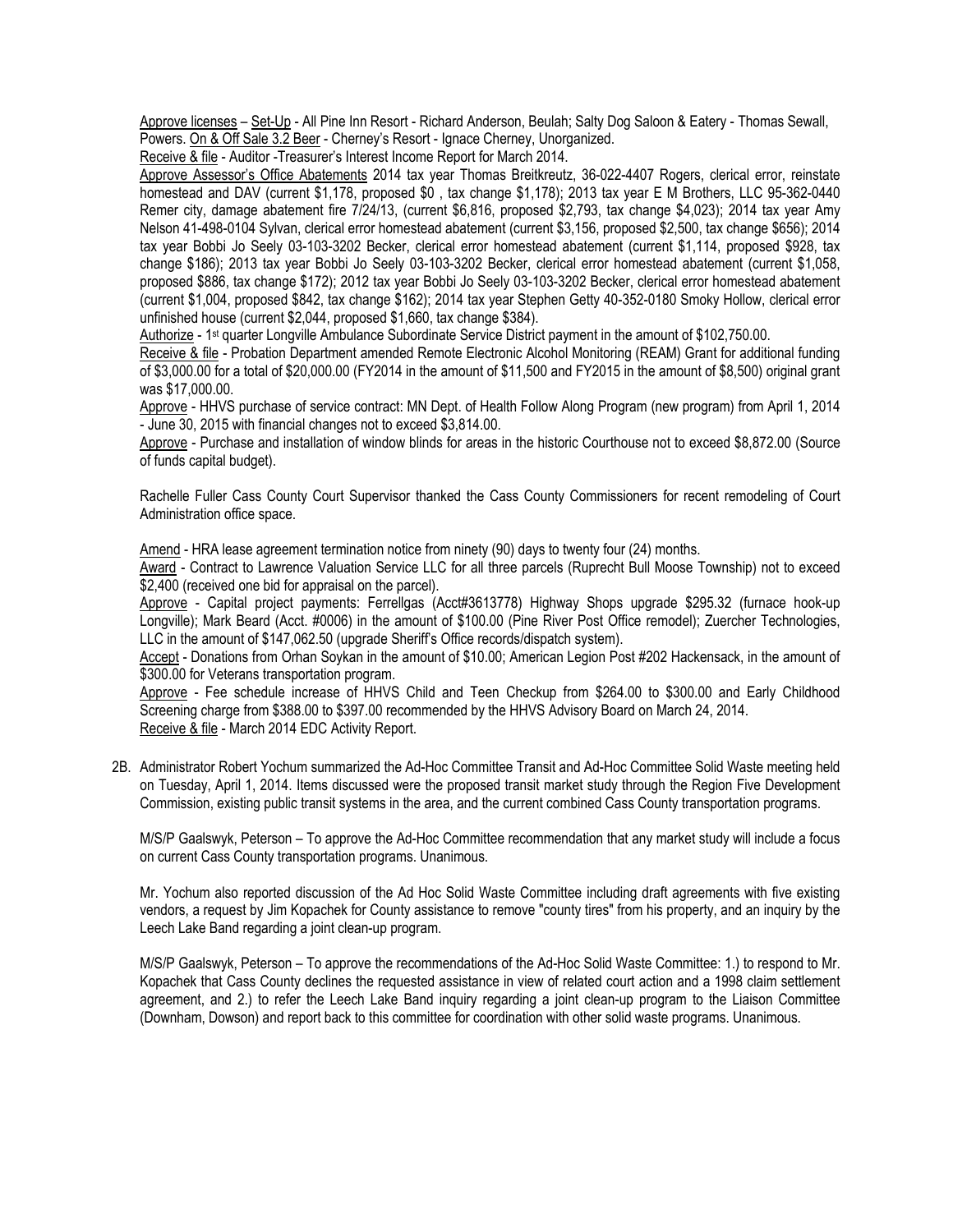- 2C. Administrator Yochum reported that the Leech Lake Band Liaison Committee met on April 2, 2014. The committee discussed the status of action items of a joint meeting with the Tribal Council of January 31, 2014 and filed the same with the County Board and Tribal Council. The committee and staff also discussed current countywide solid waste programs and possible partnering to accelerate existing Tribal programs – the committee recommended that staff proceed with the concept and report to the Ad Hoc Solid Waste Committee prior to seeking Board review. No action necessary.
- 2D. Mr. Yochum requested Board approval to execute a Memorandum of Understanding (MOU) with Teamsters Local #320 (Sheriff's Patrol/Jail Unit) that defines the bargaining unit members severance pay to be contributed to a Post-Retirement Health Insurance Plan administered by the Minnesota State Retirement System through the current labor contract of December 31, 2014.

M/S/P Dowson, Downham – To authorize execution of a Memorandum of Understanding (MOU) as presented with Teamsters Local #320 (Sheriff's Patrol/Jail Unit) that defines the bargaining unit members severance pay to be contributed to a Post-Retirement Health Insurance Plan administered by the Minnesota State Retirement System through the current labor contract of December 31, 2014. Unanimous.

- 3A. Region Five Development Commission Executive Director Cheryal Lee Hills presented selected program updates. Director Hills provided written summaries of the status the Resilient Region Planning process that integrates the disciplines of housing, transportation, natural environmental (land use) and economic development. Region 5 operations highlights included the well/septic loan program, long term debt retirement, and pending grants including solar energy projects at the Pine River School District and the Leech Lake College. The Board thanked the Director for recent accomplishments by Region 5. No action necessary.
- 4A. Assistant Land Commissioner Kevin Dahlman presented the Land Department's annual report of 2013 activities. The document will be used during the budget review process, natural resource advisory committee discussions, distributed at upcoming timber auctions, and provides documentation for related legislative matters. The report will be posted on the Cass County Website.

M/S/P Dowson, Peterson – To receive & file with compliments the 2013 Land Department Annual Report as presented. Unanimous.

- 4B. Land Commissioner Josh Stevenson summarized the SWCD Board Meeting of April 3, 2014. Mr. Stevenson explained receipt of a report from Soils Consulting involving a stagecoach road and recommended vegetation management on affected county administered land. The Land Department intends to develop a response after consultation with Dr. Scott Anfinson. Mr. Stevenson reported the schedule to meet with all townships and cities in the next month to inform the same of their first right of refusal on properties in the upcoming public land sale. The SWCD Board tabled a request for a letter of support from the Coalition of Recreational Trail Users for mapping forest access roads and trails in Cass County. No action necessary at this time.
- 5A. Assistant Highway Engineer Kris Lyytinen presented bids opened on April 10, 2014 at 2:00 PM for County Project No. C.M. 2014-1 (Aggregate) - CSAH 4, CSAH 53, CSAH 55, CSAH 57, CSAH 68, C.R. 129, C.R. 136, C.R. 157 & FR 2112, and for the 2014 roadway striping program.

| Bidder                                | Total Bid Amount | Percent Over/Under Estimate |
|---------------------------------------|------------------|-----------------------------|
| Swenson Aggregate & Construction, LLC | \$310,034.70     | 14.74% UNDER ESTIMATE       |
| Hammerlund Construction, Inc.         | \$345,820.00     | 4.89% UNDER ESTIMATE        |
| Anderson Contracting, Inc.            | \$389,976.30     | 7.25% OVER ESTIMATE         |
| Tri-City Paving, Inc.                 | \$426,950.00     | 17.42% OVER ESTIMATE        |
| Wm. D. Scepaniak, Inc.                | \$467,602.90     | 28.60% OVER ESTIMATE        |
| Anderson Brothers Construction Co.    | \$525,460.50     | 44.51% OVER ESTIMATE        |

M/S/P Peterson, Gaalswyk - To award the bid for County Project No. C.M. 2014-1 (Aggregate) - CSAH 4, CSAH 53, CSAH 55, CSAH 57, CSAH 68, C.R. 129, C.R. 136, C.R. 157 & FR 2112, for aggregate surfacing & production to the apparent low bidder Swenson Aggregate & Construction, LLC in the amount of \$310,034.70. Unanimous.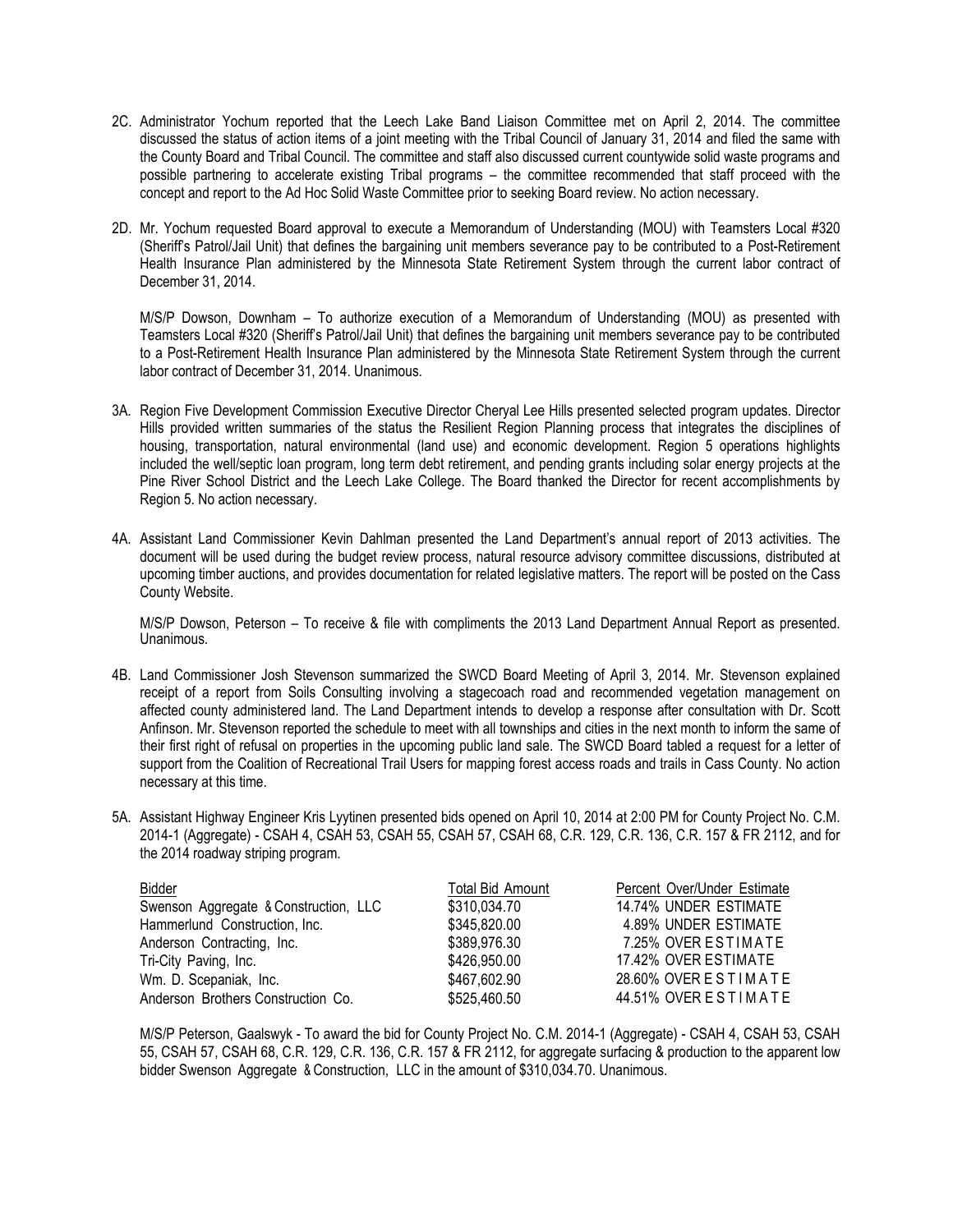| <u>Item</u>          | <u>Unit</u> | Quantity  | Traffic Marking Services, Inc. |              | AAA Striping |              |
|----------------------|-------------|-----------|--------------------------------|--------------|--------------|--------------|
|                      |             |           | Bid                            | Γotal        | Bid          | Total        |
| 4" Solid White Strip | - LF        | 1.947.669 | \$0.0392                       | \$76,348.62  | \$0.0400     | \$77,906.76  |
| 4" Yellow Stripe     | LF          | 1.273.545 | \$0.0392                       | \$49,922.96  | \$0.0380     | \$48,394.71  |
|                      |             |           | Total                          | \$126,271.59 | Total        | \$126,301.47 |

M/S/P Dowson, Downham – To award the bid for year 2014 roadway striping to the apparent low bidder to Traffic Marking Serv., Inc. in the amount of \$126,271.59 (\$1,500.00 under estimate). Unanimous.

5B. Mr. Lyytinen explained that the Cass Lake highway maintenance shop occupies 3 tax forfeited parcels in the City of Cass Lake. The Highway Department would like to purchase the lots at the fair market value of \$14,541.20 (source of funds would be the capital budget). The parcels are described as Lots 1 thru 4, Blk. 23, (PID#85-344-2310); Lots 13 thru 20, Blk. 23, (PID#85-344-2350); Lot 24, Blk. 23, (PID#85-344-2370).

M/S/P Downham, Peterson – To authorize purchase of 3 tax forfeited parcels in the City of Cass Lake (parcels #85-344- 2310, #85-344-2350, and #85-344-2370) in the amount of \$14,541.20 from the Highway Department portion of the 2014 Capital Plan. Unanimous.

6. Central Services Director Tim Richardson reported 26 responses were received from website design vendors with a wide range of services, features, and costs. Mr. Richardson explained that MIS staff plans to interview 7 respondents prior to the next Board meeting (May 06, 2014). Director Richardson expects the successful vendor proposal will be less than the Capital Plan estimate of \$50,000. He requested the Board to authorize the Central Services Director to select a vendor for the website design upgrade and present a draft contract for the same to the Board at the Tuesday, May 6, 2014 meeting.

Gaalswyk, Downham - To authorize the Central Services Director to select a vendor for the website design upgrade and present a draft contract for the same to the Board at the Tuesday, May 6, 2014 meeting. Unanimous.

- 7A. HHVS Director Reno Wells presented the 2013 HHVS Annual Report which included program descriptions and outcomes for each of the unit activities in the Cass County Health, Human, and Veterans Services Department. The Board complimented the Department on their work and an excellent annual report. No action necessary.
- 8A. ESD Director John Ringle presented the 1<sup>st</sup> quarter ESD Activity Report for 2014. Mr. Ringle reported that the first quarter revenue on zoning actions was nearly the same as last year at \$25,867 (versus \$23,510 in the first quarter of 2013). 162 zoning actions took place in this year's first quarter (versus 157 actions in last year's first quarter), which is comparable with first quarter activity over the past five years. Mr. Ringle added that the land use permit activity is slightly higher this year versus last, but the number of conditional use permits and variances are down slightly.

M/S/P Peterson, Peterson – To receive & file the 1<sup>st</sup> quarter ESD activity report for 2014. Unanimous.

8B. ESD Director John Ringle submitted a proposed donated perpetual conservation easement from the Leech Lake Area Watershed Foundation to protect the water resources of Cass County. The donated conservation easement will protect 151 acres of forest, 5.7 acres of wetlands, and 1600 ft. of shoreline on Rice Portage Lake, 1370 feet of shoreline on Deep Portage Lake, and 1205 feet of shoreline along Elbow Lake in Sections 7 and 18 in Ponto Township. Both Rice Portage Lake and Deep Portage Lake Shoreland (2900 ft.) are classified sensitive shoreline by the MNDNR. Mr. Ringle explained that this USFWS grant is a companion grant to the Cass County LCCMR grant for the "Conservation of Sensitive and Priority Shorelands in Cass County" which is now completed and this will likely be the last donated conservation easement completed and held by Cass under this combined project.

M/S/P Downham, Peterson - To authorize acceptance of the perpetual conservation easement from the Leech Lake Area Watershed Foundation for 151 acres of forest, 5.7 acres of wetlands, and 1,600 ft. of shoreline on Rice Portage Lake, 1,370 feet of shoreline on Deep Portage Lake, and 1,205 feet of shoreline along Elbow Lake in Section 7 and Section 18 of Ponto Lake Twp., Cass County, Minnesota. Unanimous.